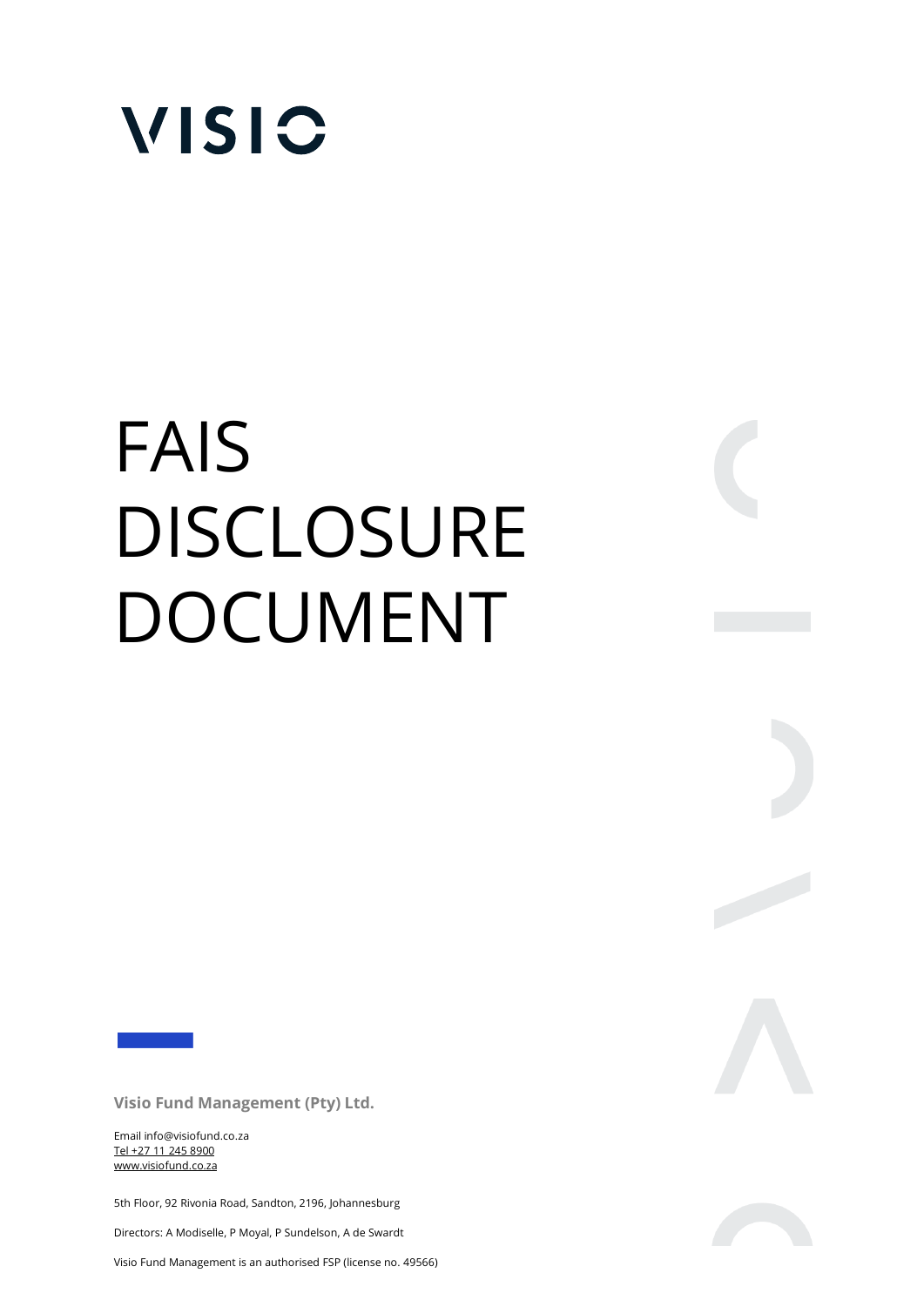# **INTRODUCTION**

In terms of the General Code of Conduct of the Financial Advisory and Intermediary Services ("FAIS") Act, Visio Fund Management (Pty) Ltd is required to disclose the information in this document to you.

You are therefore requested to read through the document carefully and sign the acknowledgement that you have read and understand the contents hereof.

If there is anything in this document that you do not understand, please request further information from us.

You are entitled to a copy of this document for your own records.

### AUTHORISED FINANCIAL SERVICES PROVIDER

Visio Fund Management (Pty) Ltd is an authorised financial services provider (FSP number 49566) in terms of Section 8 of the FAIS Act.

A copy of our license certificate is available on request.

| <b>Physical &amp; Postal address</b> | 5TH FLOOR, 92 RIVONIA ROAD, WIERDA VALLEY, SANDTON, 2196 |
|--------------------------------------|----------------------------------------------------------|
| <b>Contact person</b>                | <b>PATRICE MOYAL</b>                                     |
| <b>Telephone number</b>              | +27 11 245 8900                                          |
| <b>Fax number</b>                    | +27 11 245 8915                                          |
| E-mail                               | info@visiofund.co.za                                     |

Our details are as follows: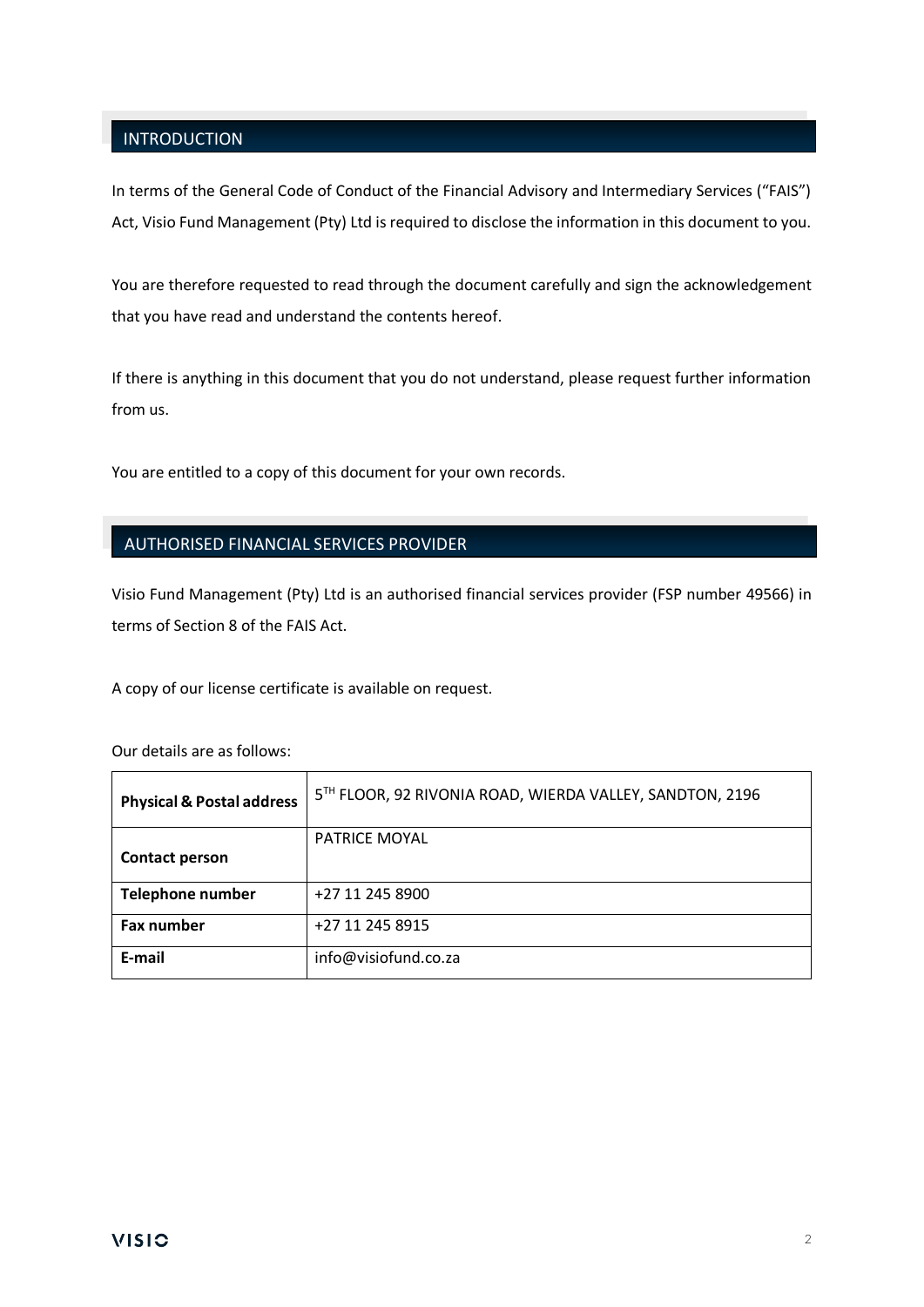# FINANCIAL SERVICES AND PRODUCTS

The Financial Sector Conduct Authority has duly authorised Visio Fund Management (Pty) Ltd to render financial services as defined in terms of the FAIS Act in respect of the following financial products:

| <b>Category Description</b>                                             | <b>Advice</b><br><b>Automated</b> | <b>Advice Non-</b><br>automated | Intermediary<br><b>Scripted</b> | Intermediary<br><b>Other</b> |
|-------------------------------------------------------------------------|-----------------------------------|---------------------------------|---------------------------------|------------------------------|
| <b>CATEGORY I</b>                                                       |                                   |                                 |                                 |                              |
| Securities and instruments                                              |                                   | X                               |                                 | X                            |
| Participatory interest in a hedge fund                                  |                                   | X                               |                                 | X                            |
| <b>Shares</b>                                                           |                                   | Χ                               |                                 | X                            |
| Money market instruments                                                |                                   | X                               |                                 | Χ                            |
| Debentures and securitised debt                                         |                                   | X                               |                                 | X                            |
| Warrants, certificates, and other<br>instruments                        |                                   | Χ                               |                                 | X                            |
| <b>Bonds</b>                                                            |                                   | Χ                               |                                 | X                            |
| Derivative instruments                                                  |                                   | X                               |                                 | X                            |
| Participatory interests in a collective<br>investment scheme            |                                   | Χ                               |                                 | Χ                            |
| Long-term Deposits                                                      |                                   | X                               |                                 | X                            |
| Short-term Deposits                                                     |                                   | Χ                               |                                 | X                            |
| <b>CATEGORY II</b>                                                      |                                   |                                 |                                 |                              |
| Securities and instruments                                              |                                   |                                 |                                 | X                            |
| Participatory interest in a hedge fund                                  |                                   |                                 |                                 | X                            |
| <b>Shares</b>                                                           |                                   |                                 |                                 | X                            |
| Money market instruments                                                |                                   |                                 |                                 | X                            |
| Debentures and securitised debt                                         |                                   |                                 |                                 | Χ                            |
| Warrants, certificates and other<br>instruments                         |                                   |                                 |                                 | X                            |
| <b>Bonds</b>                                                            |                                   |                                 |                                 | Χ                            |
| Derivative instruments                                                  |                                   |                                 |                                 | X                            |
| Participatory interests in one or more<br>collective investment schemes |                                   |                                 |                                 | X                            |
| Long-term Deposits                                                      |                                   |                                 |                                 | X                            |
| Short-term Deposits                                                     |                                   |                                 |                                 | X                            |
| <b>CATEGORY IIA</b>                                                     |                                   |                                 |                                 |                              |
| <b>Shares</b>                                                           |                                   |                                 |                                 | X                            |
| Money market instruments                                                |                                   |                                 |                                 | X                            |
| Debentures and securitised debt                                         |                                   |                                 |                                 | X                            |
| Warrants, certificates, and other<br>instruments                        |                                   |                                 |                                 | $\boldsymbol{\mathsf{X}}$    |
| <b>Bonds</b>                                                            |                                   |                                 |                                 | X                            |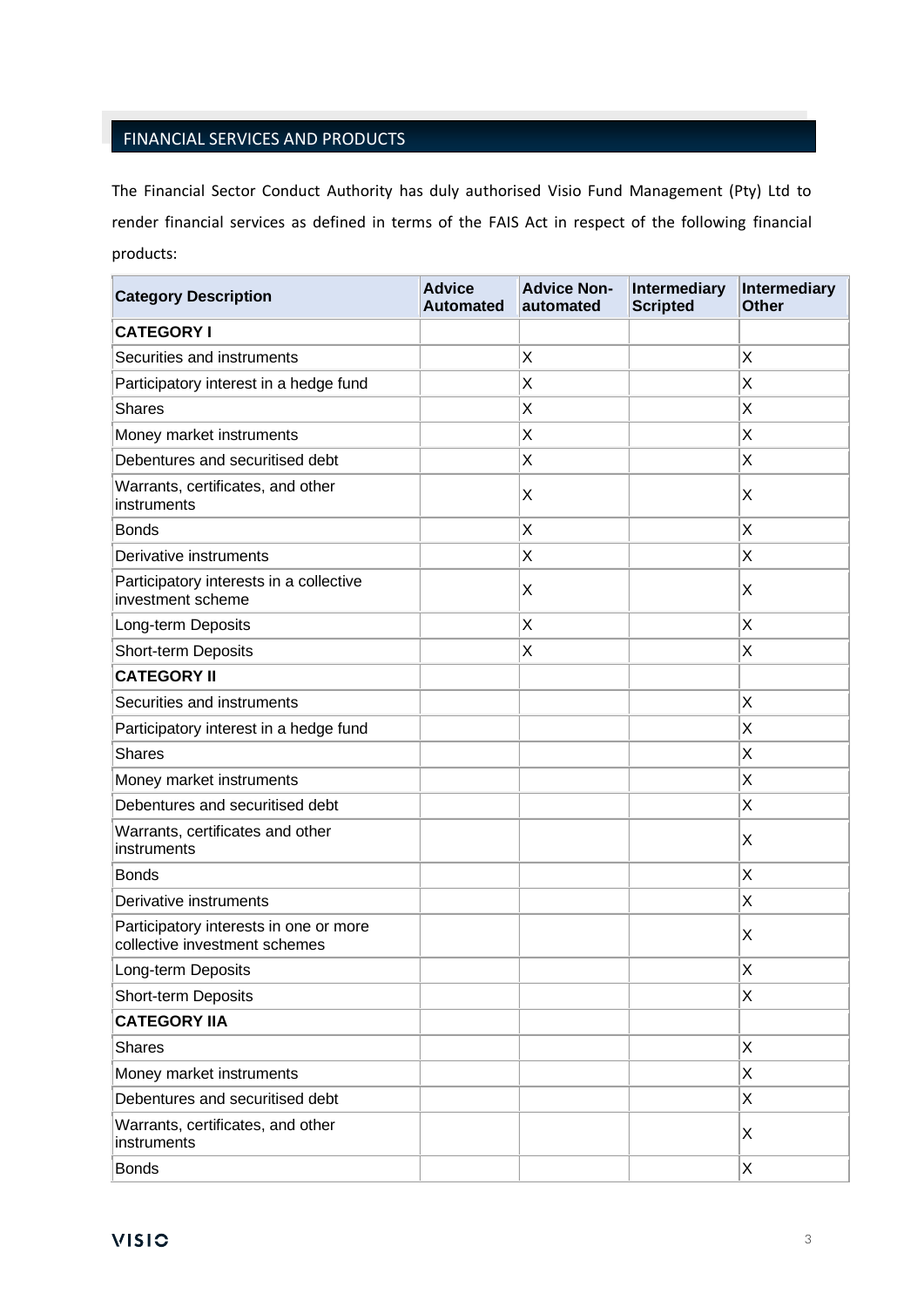| Derivative instruments                                                  |  | х |
|-------------------------------------------------------------------------|--|---|
| Participatory interests in one or more<br>collective investment schemes |  | х |
| Long-term Deposits                                                      |  | Х |
| <b>Short-term Deposits</b>                                              |  | ⋏ |
| Securities and instruments                                              |  | ⋏ |
| Participatory interest in a hedge fund                                  |  |   |
| General Category IIA experience                                         |  |   |

## AUTHORISED KEY INDIVIDUALS

The Financial Sector Conduct Authority has duly authorised key individual/s, Patrice Michael Moyal; Douglas Brian Wallace and Jonathan Myerson to render financial services as defined in terms of the FAIS Act in respect of the following classes of business:

| Short-term and Long-term deposits | Category I, II & IIA |
|-----------------------------------|----------------------|
| Investments                       | Category I, II & IIA |

#### AUTHORISED REPRESENTATIVES

Visio Fund Management (Pty) Ltd has duly authorised the representatives as specified in Annexure A, to render financial services as defined in terms of the FAIS Act.

### PRODUCT SUPPLIERS

Visio Fund Management (Pty) Ltd does not market the products of product suppliers.

#### PROTECTION OF PERSONAL INFORMATION

Visio respects your privacy and is committed to protect and responsibly manage your personal information. To comply with the new Protection of Personal Information (POPI) Act, Visio requires your consent and authorisation to process your information, including your special information as defined by the POPI Act, which Visio collects and processes to enable us to provide the services, assistance and/or product solutions you may require.

The POPI Act defines the "**processing**" of personal information as: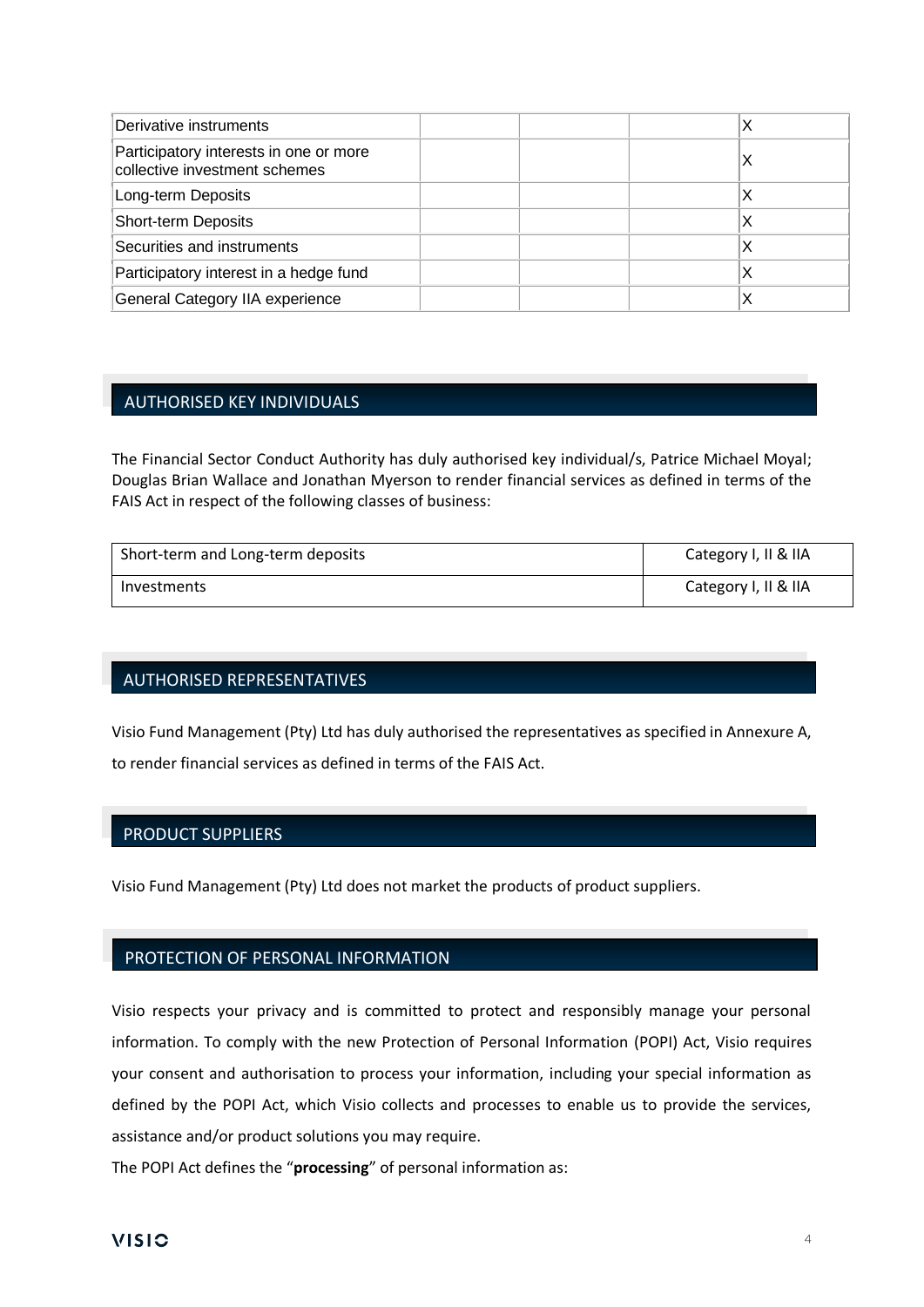"*any operation or activity or any set of operations, whether or not by automatic means, concerning personal information, including –*

- *(a) the collection, receipt, recording, organisation, collation, storage, updating or modification, retrieval, alteration, consultation, or use;*
- *(b) dissemination by means of transmission, distribution or making available in any other form; or*
- *(c) merging. Linking, as well as restriction, degradation, erasure or destruction of information."*

Visio will collect the minimum required information from you and will process your personal information only for the purpose for which it was collected or as agreed with you. These purposes include:

- to render services to you, to help you take out or maintain financial products and/or carry out the transactions you requested, as well as to maintain our contractual relationship;
- to assist you with queries and/or claims relating to your financial plan;
- to confirm and verify your identity or to verify that you are an authorised user for security purposes, where applicable;
- for audit and record keeping purposes.

Apart from the above reasons, Visio will also process your personal information to comply with legal and regulatory requirements or industry codes to which we subscribe, or which apply to Visio, or when it is otherwise allowed by law.

There will be times when we may need to share your personal information with third party service providers and/or operators (for e.g., investment companies and auditors) who will be involved in the delivery of services to you or to Visio, in support of our service offerings to you and our business.

An 'operator' is defined by the POPI Act as: "*a person who processes personal information for a responsible party in terms of a contract or mandate, without coming under the direct authority of that party".* Visio is the responsible party with respect to your personal information.

Visio uses an information system called DocFox [\(https://docfox.co.za/privacy-policy/\)](https://docfox.co.za/privacy-policy/) as one of the third-party operators to process your personal information to help us in providing you with the required services.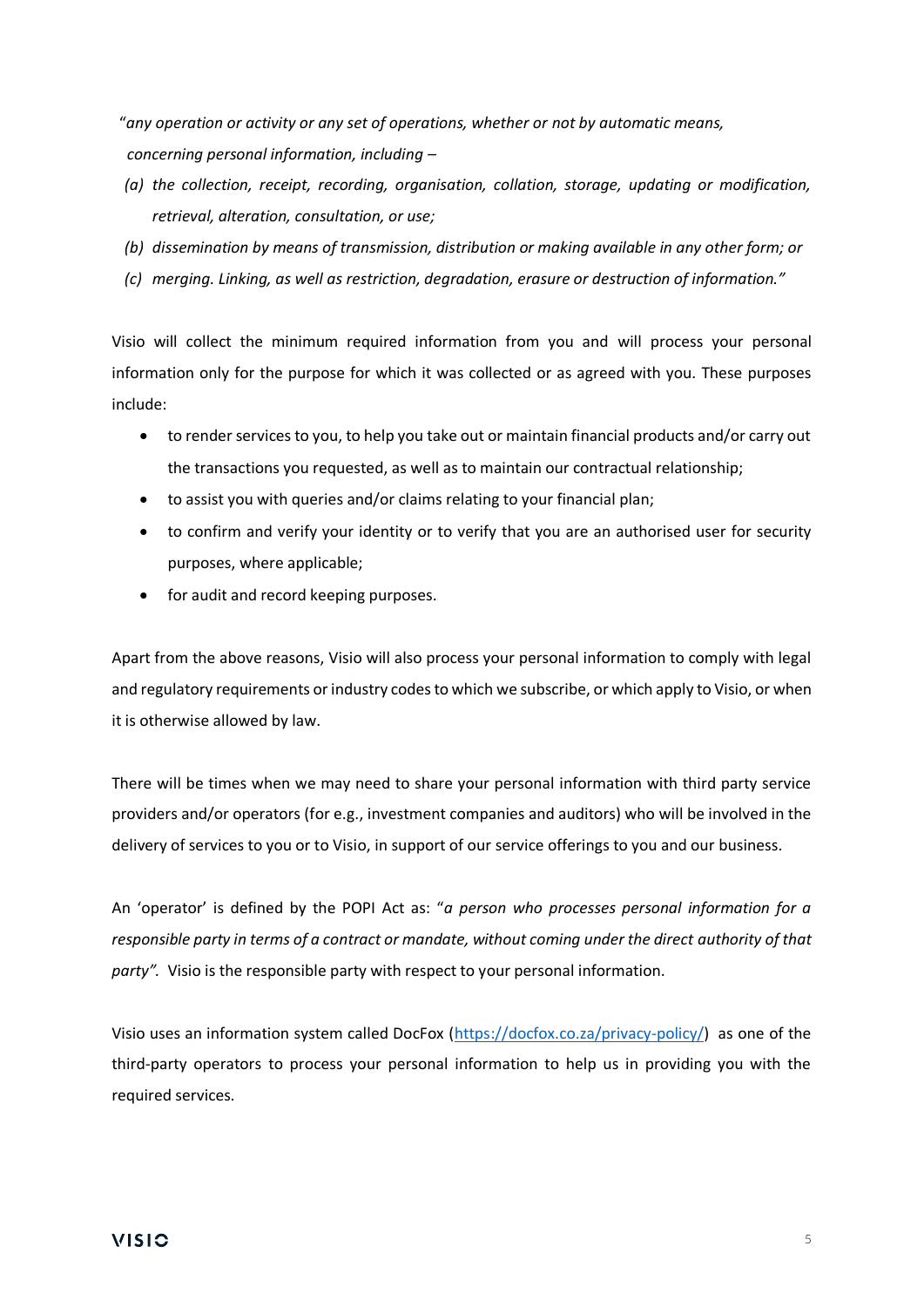Visio is required by law to have agreements in place with these operators to ensure that they protect and process personal information securely.

As a client, you have the right, at any time:

- to ask Visio to update, correct or delete your personal information, which includes the authority and consent provided in this form;
- to object to the processing of your personal information;
- to withdraw your consent;
- to complain to the Information Regulator, whose contact details are: Tel: 012 406 4818

Email address: [inforeg@justice.gov.za](mailto:inforeg@justice.gov.za)

## CONFLICT OF INTEREST MANAGEMENT POLICY

Visio Fund Management (Pty) Ltd has adopted and implemented a conflict-of-interest management policy that complies with the provisions of the FAIS Act.

The conflict-of-interest management policy and accompanying registers can be obtained from Visio Fund Management (Pty) Ltd

### INDEMNITY COVER

Visio Fund Management (Pty) Ltd holds Professional Indemnity cover.

### **COMPLAINTS**

Should you wish to pursue a complaint against a key individual or representative of Visio Fund Management (Pty) Ltd, you should address the complaint in writing. The Complaints procedure is available on request, from the internal Compliance Officer.

If you cannot settle your complaint with us, you are entitled to refer it to the office of the FAIS Ombud, at or telephone number.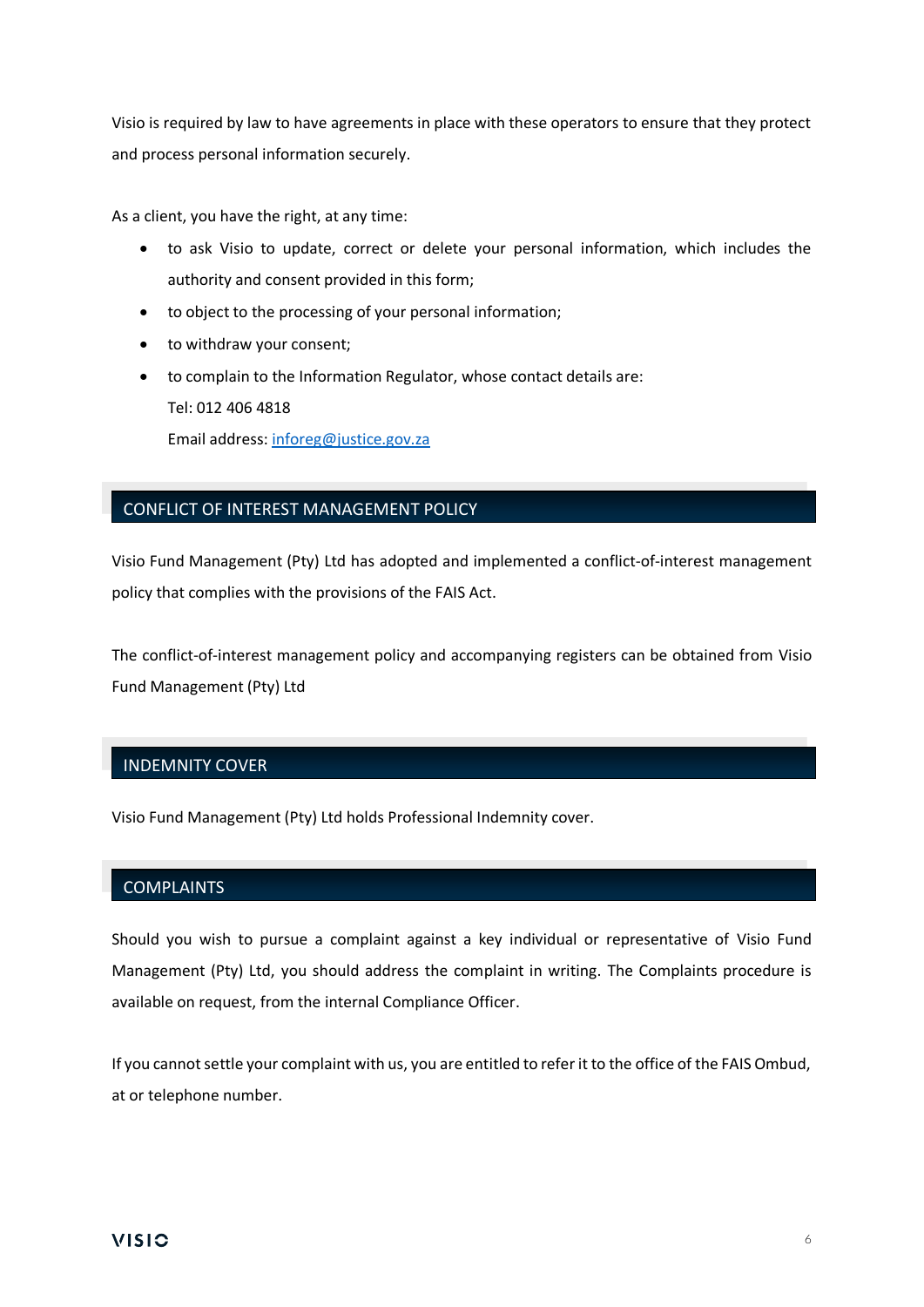| <b>Address</b>          | P.O Box 74571, Lynnwood Ridge, 0040 |
|-------------------------|-------------------------------------|
| <b>Telephone number</b> | 0860 324 766                        |
| E-mail                  | info@faisombud.co.za                |

The Ombud has been created to provide you with a redress mechanism for any inappropriate financial advice that you feel may have been given to you by a financial services provider.

## COMPLIANCE OFFICER

| <b>Name</b>                                      | MASTHEAD (Pty) Ltd                                                                     |
|--------------------------------------------------|----------------------------------------------------------------------------------------|
| <b>Physical</b><br>&<br>Postal<br><b>Address</b> | WESTERN WOODS OFFICE PARK, JACARANDA PLACE, 145 WESTERN<br>SERVICES RD, WOODMEAD, 2191 |
| <b>Contact person</b>                            | <b>GIDEON POTGIETER</b>                                                                |
| <b>Telephone number</b>                          | 051 401 8300                                                                           |
| E-mail                                           | gpotgieter@masthead.co.za                                                              |

# FINANCIAL INTELLIGENCE CENTRE ACT ("FICA")

In terms of FICA, Visio Fund Management (Pty) Ltd is an accountable institution (ORG Number: 47077)and has an approved FICA Risk Management and Compliance Programme . We are required to identify our prospective clients, verify the given information, and keep records of the verifying documents.

We are also obliged to report suspicious and unusual transactions that may facilitate money laundering to the authorities.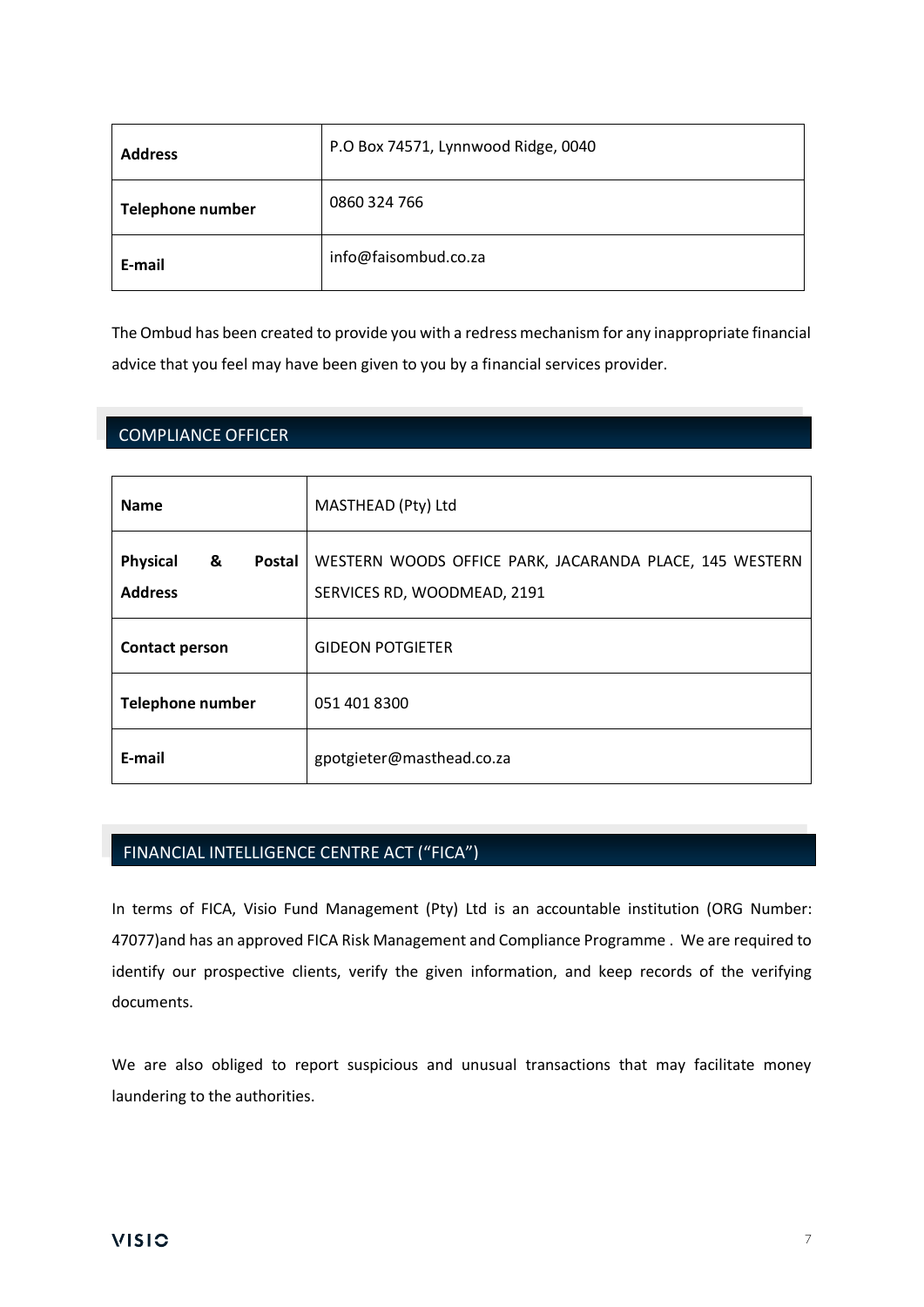# DISCLAIMER

You should note that there are risks involved in buying or selling any financial product, and past performance of a financial product is not necessarily indicative of the future performance.

The value of financial products can increase as well as decrease over time, depending on the value of the underlying securities and market conditions.

Hedge Funds are collective investment schemes to which the prescribed provisions of the Collective Investment Schemes Control Act (Act 45 of 2002) apply.

# CLIENT ACKNOWLEDGEMENT

I/We the undersigned hereby acknowledge receipt of this FAIS Disclosure Document and have read and understand the contents.

| Signed             |  |
|--------------------|--|
| <b>Print name</b>  |  |
| <b>Designation</b> |  |
| Date               |  |

| <b>Signed</b>      |  |
|--------------------|--|
| <b>Print name</b>  |  |
| <b>Designation</b> |  |
| <b>Date</b>        |  |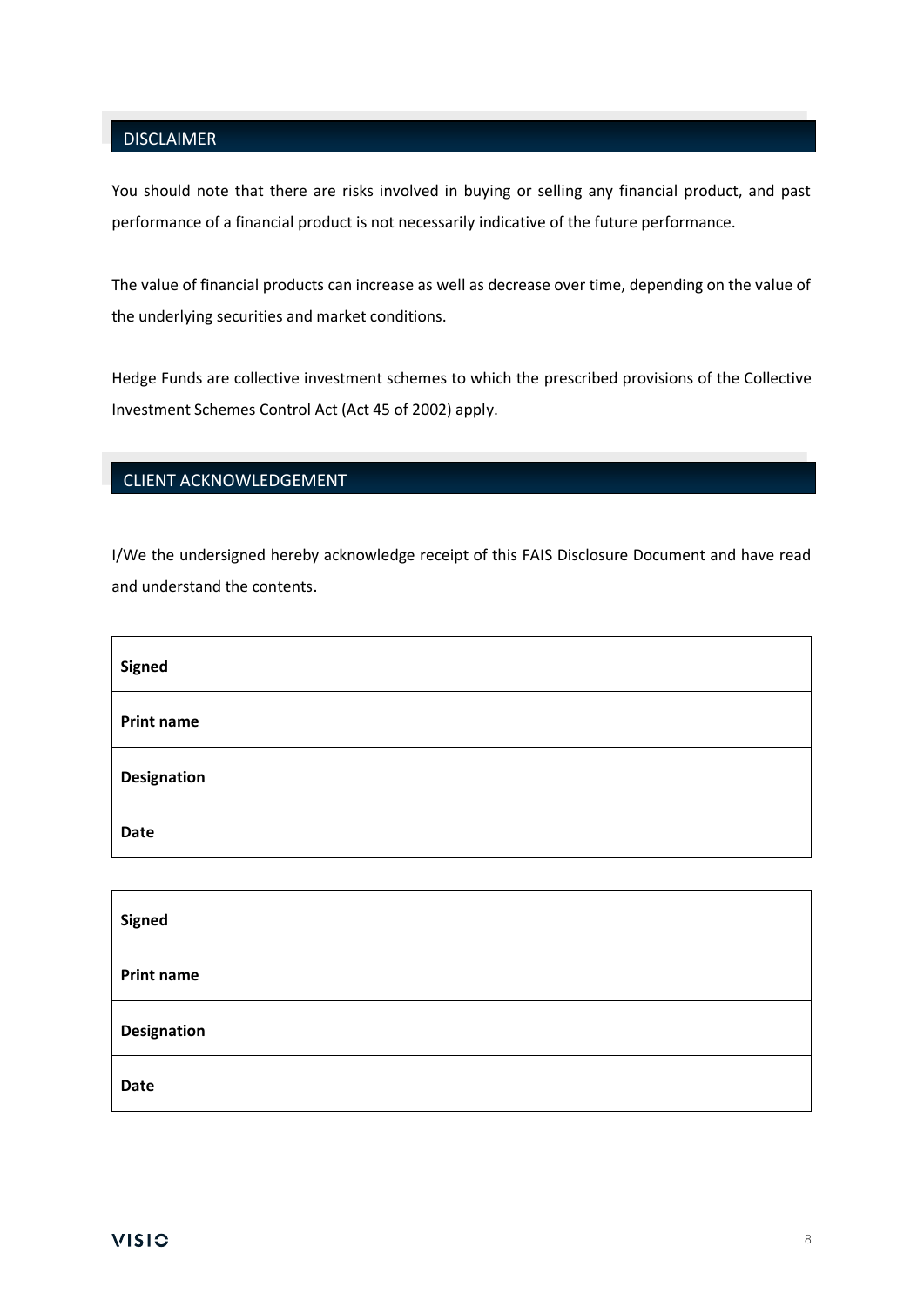| Category       | <b>Sub</b><br>Cat | Category<br><b>Description</b>             | RC         | <b>UE</b> | <b>KF</b>         | <b>CF</b>         | <b>OK</b>         | <b>PM</b>            | <b>PEM</b>   | <b>PS</b>      | <b>DW</b>      | <b>TM</b>         | <b>SM</b>              | <b>PPM</b> | <b>MF</b> | <b>VM</b>          | <b>DT</b>          | <b>GVCM</b> | <b>VFM</b> |
|----------------|-------------------|--------------------------------------------|------------|-----------|-------------------|-------------------|-------------------|----------------------|--------------|----------------|----------------|-------------------|------------------------|------------|-----------|--------------------|--------------------|-------------|------------|
|                |                   |                                            |            |           |                   |                   |                   |                      |              |                |                |                   |                        |            |           |                    |                    |             |            |
| $\mathbf 1$    | 8                 | Shares                                     | R; A; I    | R; A; I   | R: A: I           | R; A; I           | R: A              | $KI$ ; R;<br>A: I    | R:<br>A: I   | R;<br>A; I     | $KI$ ; R; A; I | R:<br>A: I        | R;<br>A; I             | R; A;      |           | R: A: I            | R; A; I            | R; A; I     | R; A;      |
|                |                   |                                            |            |           |                   |                   |                   |                      |              |                |                |                   |                        |            |           |                    |                    |             |            |
|                |                   | Money market                               |            |           |                   |                   |                   | KI: R:               | R:           | R:             |                | R:                | R;                     | $R: A$ :   |           | R: A: I            | R; A; I            | R; A; I     | R: A       |
| $\mathbf{1}$   | 9                 | instruments                                | R; A; I    | R; A; I   | R; A; I           | R; A; I           | R: A: I           | A: I                 | A; I         | A; I           | KI; R; A; I    | A: I              | A; I                   |            |           |                    |                    |             |            |
|                |                   | Debentures and                             |            |           |                   |                   |                   | $KI: R$ ;            | R;           | R;             |                | R;                | R;                     | R: A       |           | R: A: I            | R; A; I            | R; A; I     | R: A       |
| $\mathbf{1}$   | 10                | securitised debt                           | R; A; I    | R; A; I   | R; A; I           | R; A; I           | R; A; I           | A; I                 | A: I         | A; I           | KI; R; A; I    | A; I              | A; I                   |            |           |                    |                    |             |            |
|                |                   |                                            |            |           |                   |                   |                   |                      |              |                |                |                   |                        |            |           |                    |                    |             |            |
|                |                   | Warrants, certificates                     |            |           |                   |                   | R: A              | KI: R                | R:           | R:             |                | R:                | R;                     | R: A       |           | R; A; I            | R; A; I            | R; A; I     | R: A       |
| $\mathbf{1}$   | 11                | and other instruments                      | $R$ ; A; I | R; A; I   | R; A; I           | R; A; I           |                   | A: I                 | A: I         | $A$ ; I        | $KI$ ; R; A; I | A: I              | A; I                   |            |           |                    |                    |             |            |
|                |                   |                                            |            |           |                   |                   | $R: A$ :          | KI; R;               | R;           | R;             |                | $R$ ;             | R;                     | R; A;      |           | R: A: I            | R; A; I            | R; A; I     | R; A;      |
| $\mathbf{1}$   | 12                | <b>Bonds</b>                               | R; A; I    | R; A; I   | R; A; I           | R; A; I           |                   | A: I                 | $A$ ; I      | $A$ ; I        | KI; R; A; I    | A: I              | A; I                   |            |           |                    |                    |             |            |
|                |                   |                                            |            |           |                   |                   | R: A              | KI; R;               | R;           | R;             |                | R;                | R;                     | R; A;      |           | R: A: I            | R; A; I            | R; A; I     | R; A;      |
| $\mathbf{1}$   | 13                | Derivative instruments                     | R; A; I    | R; A; I   | R; A; I           | R; A; I           |                   | A: I                 | $A$ ; I      | A; I           | KI; R; A; I    | A: I              | A; I                   |            |           |                    |                    |             |            |
|                |                   | Participatory interests                    |            |           |                   |                   |                   |                      |              |                |                |                   |                        |            |           |                    |                    |             |            |
| $\mathbf 1$    | 14                | in Collective<br><b>Investment Schemes</b> | R; A; I    | R; A; I   | R; A; I           | R; A; I           | $R: A$ :          | $KI$ ; A; I          | R:<br>A; I   | R:<br>A; I     | $KI$ ; R; A; I | R:<br>A: I        | R;<br>A; I             | $R: A$ :   |           | R: A: I            | R; A; I            | R; A; I     | $R: A$ :   |
|                |                   |                                            |            |           |                   |                   |                   |                      |              |                |                |                   |                        |            |           |                    |                    |             |            |
|                |                   | Deposits Defined in                        |            |           |                   |                   |                   |                      |              |                |                |                   |                        |            |           |                    |                    |             |            |
| $\overline{1}$ | 17                | the Banks Act -<br>exceeding 12 months     | R: A: I    | R; A; I   | R; A; I           |                   |                   | $KI$ ; R;<br>$A$ ; l |              |                | KI; R; A; I    |                   |                        | R; A;      |           | R: A: I            | R; A; I            |             |            |
|                |                   |                                            |            |           |                   |                   |                   |                      |              |                |                |                   |                        |            |           |                    |                    |             |            |
|                |                   | Deposits defined in<br>the Banks act - 12  |            |           |                   |                   |                   | $KI$ ; R;            |              |                |                |                   |                        | R: A       |           | R; A; I            | R; A; I            |             |            |
|                | 18                | months or less                             | R; A; I    | R; A; I   | $R$ ; A; I        |                   |                   | A: I                 |              |                | $KI$ ; R; A; I |                   |                        |            |           |                    |                    |             |            |
|                |                   | Securities and                             |            |           |                   |                   |                   |                      |              |                |                |                   | R;                     |            |           |                    |                    | R; A;       | R; A;      |
| $\mathbf 1$    | 25                | instruments<br>Participatory interest      |            |           |                   |                   |                   | KI; R; A;            | R;           | $\overline{R}$ |                | R:                | A; I<br>$\overline{R}$ | R; A;      |           | R; A; I            | R; A; I            |             |            |
| $\mathbf 1$    | 26                | in a hedge fund                            | R; A; I    | R; A; I   | R; A; I           | R; A; I           | R; A; I           |                      | A; I         | $A$ ; I        | KI; R; A; I    | $A$ ; I           | A; I                   |            |           |                    |                    |             |            |
|                |                   |                                            |            | R: I      | R: I              | $\overline{R: I}$ | R: I              |                      |              |                |                |                   |                        |            | R; I; US  |                    |                    |             |            |
| 2              | 5                 | Shares                                     | R; I       |           |                   |                   |                   | KI; R; I             | R; I         | R; I           | KI; R; I       | R: I              | R: I                   | R: I       |           | R; I;<br><b>US</b> | R; I;<br><b>US</b> | R; I        | R; I       |
|                |                   |                                            |            | R: I      | R; I              | R: I              | $\overline{R: I}$ |                      |              |                |                |                   |                        |            | R; I; US  |                    |                    |             |            |
|                |                   | Money market                               |            |           |                   |                   |                   |                      |              |                |                | R; I              | R; I                   | R; I       |           | R; I;              | R; I;              |             |            |
| $\overline{2}$ | 6                 | instruments                                | R: I       | R; I      | R; I              | R; I              | R: I              | $KI$ ; R; I          | R; I<br>R: I | R; I<br>R; I   | $KI$ ; R; I    | R: I              |                        |            | R; I; US  | <b>US</b>          | <b>US</b>          | R: I        | R; I       |
|                |                   | Debentures and                             |            |           |                   |                   |                   |                      |              |                |                |                   | R; I                   | R: I       |           | R; I;              | R; I;              |             |            |
| 2              | $\overline{7}$    | securitised debt                           | R; I       |           |                   |                   |                   | $KI$ ; R; I          |              |                | KI; R; I       |                   |                        |            |           | <b>US</b>          | <b>US</b>          | R: I        | R; I       |
|                |                   | Warrants, certificates,                    |            |           | $\overline{R: I}$ | R: I              | R: I              |                      | R: I         | R: I           |                | $\overline{R: I}$ |                        |            |           |                    |                    |             |            |
| 2              | 8                 | and other instruments                      | R; I       | R; I      |                   |                   |                   | $KI$ ; R; I          |              |                | KI; R; I       |                   | R; I                   | R; I       |           |                    |                    | R; I        | R: I       |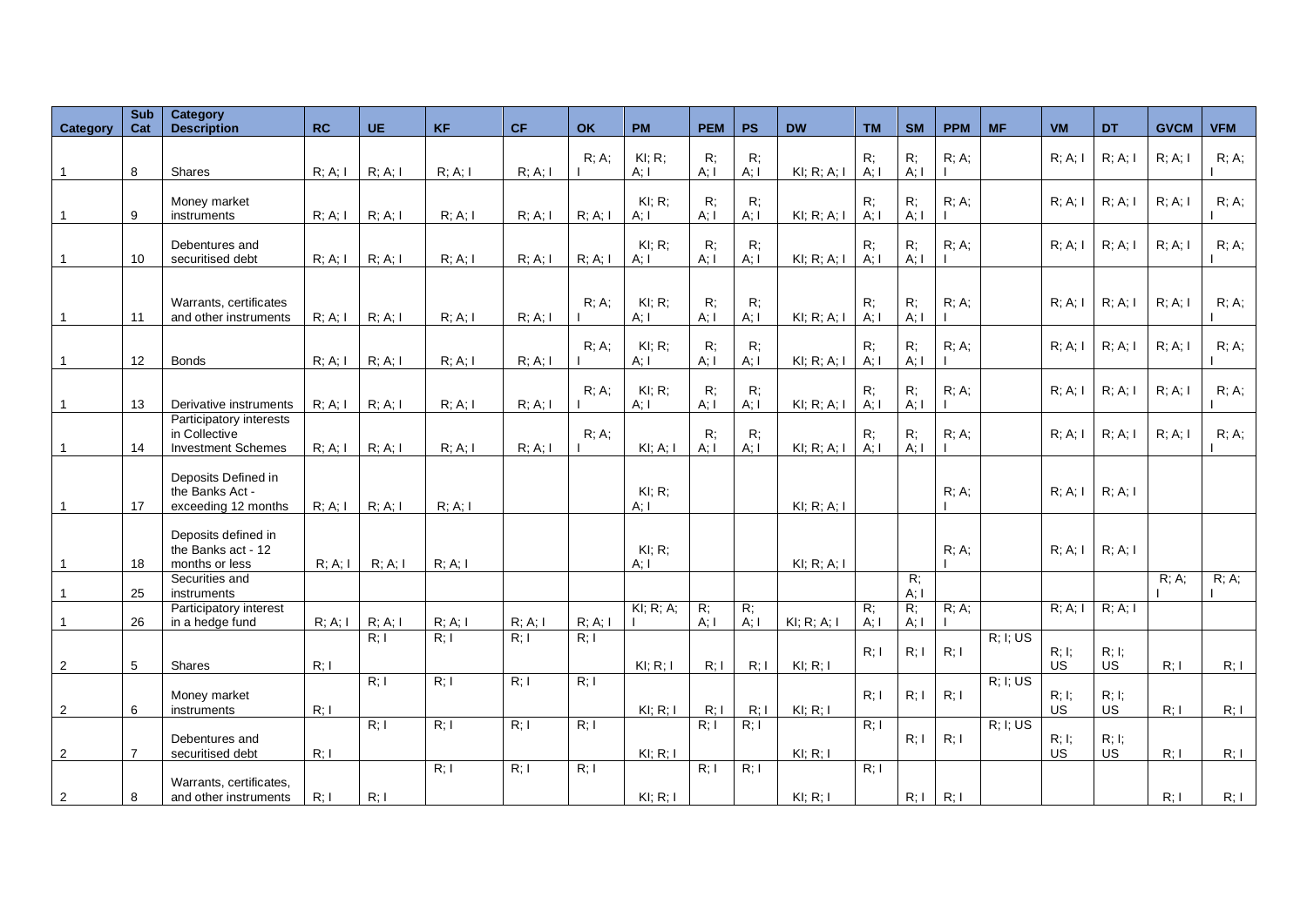|                |         |                            |      |      |      |      |      |             |      |      |             |      |      |      |          | R; I;     | R; I;     |       |      |
|----------------|---------|----------------------------|------|------|------|------|------|-------------|------|------|-------------|------|------|------|----------|-----------|-----------|-------|------|
|                |         |                            |      |      |      |      |      |             |      |      |             |      |      |      |          | <b>US</b> | <b>US</b> |       |      |
|                |         |                            |      |      | R: I | R: I | R: I |             | R: I | R: I |             | R: I | R: I | R: I | R; I; US | R; I;     | R, I;     |       |      |
|                | 9       | Bonds                      | R: I | R; I |      |      |      | $KI$ ; R; I |      |      | $KI$ ; R; I |      |      |      |          | <b>US</b> | <b>US</b> | R:    | R: I |
|                |         |                            |      |      | R: I |      |      |             | R: I | R: I |             | R: I | R: I | R: I | R; I; US | R; I;     | R; I;     |       |      |
|                | 10      | Derivative instruments     | R: I | R; I |      |      | R: I | $KI$ ; R; I |      |      | $KI$ ; R; I |      |      |      |          | US        | <b>US</b> | R:    | R; I |
|                |         | Participatory interests    |      |      | R: I |      |      |             | R: I | R: I |             | R: I | R: I | R: I | R; I; US | R; I;     | R; I;     |       |      |
|                |         | in Collective              |      |      |      |      |      |             |      |      |             |      |      |      |          | <b>US</b> | <b>US</b> |       |      |
| $\overline{2}$ | 11      | <b>Investment Schemes</b>  |      | R; I |      |      |      | $K$ I; I    |      |      | $KI$ ; R; I |      |      |      |          |           |           | $R$ : | R: I |
|                |         |                            |      |      | R: I |      |      |             |      |      |             | R: I | R: I | R: I | R; I; US | R; I;     | R; I;     |       |      |
|                | 13      | Long-term Deposits         |      |      |      |      |      | KI: R: I    |      |      | $KI$ ; R; I |      |      |      |          | <b>US</b> | <b>US</b> | $R$ : | R: I |
|                |         |                            |      |      | R: I |      |      |             |      |      |             | R: I | R: I | R: I | R; I; US | R; I;     | R, I;     |       |      |
| $\overline{2}$ | 14      | <b>Short-term Deposits</b> |      |      |      |      |      | $KI$ ; R; I |      |      | $KI$ ; R; I |      |      |      |          | US        | US        |       |      |
|                |         | Securities and             | R: I | R: I | R: I | R: I | R: I | R: I        | R: I | R: I | R: I        | R: I | R: I | R: I | R: I     | R: I      | R: I      | R: I  |      |
|                | 19      | instruments                |      |      |      |      |      |             |      |      |             |      |      |      |          |           |           |       | R: I |
|                |         |                            |      |      |      |      |      |             |      |      |             | R: I | R:   | R: I |          | R; I;     | R; I;     | R: I  |      |
|                |         | Participatory interest     |      |      |      |      |      |             |      |      |             |      |      |      |          | US        | <b>US</b> |       |      |
| $\overline{2}$ | 20      | in a hedge fund            |      | R; I | R; I |      |      | KI, R, I    | R: I |      | $KI$ ; R; I |      |      |      |          |           |           |       |      |
|                |         | CATEGORY IIA -             |      |      |      |      |      |             |      |      |             |      |      | R: I | R:       | R; I;     | R; I;     | R: I  | R: I |
| 20             | $_{00}$ | Hedge Fund FSP             | R: I | R: I | R: I | R: I | R:   | KI; R; I    | R: I | R: I | $KI$ ; R; I | R: I | R:   |      |          | <b>US</b> | US        |       |      |

| <b>KEY:</b> |                                          |  |  |  |
|-------------|------------------------------------------|--|--|--|
| <b>RC</b>   | Ronald Chabvonga                         |  |  |  |
| <b>UE</b>   | Ulrike Engling                           |  |  |  |
| <b>KF</b>   | <b>Kerris Foster</b>                     |  |  |  |
| <b>CF</b>   | Craig French                             |  |  |  |
| <b>GVCM</b> | Gondo Visio Capital Management (Pty) Ltd |  |  |  |
| <b>OK</b>   | Ofri Kahlon                              |  |  |  |
| <b>PM</b>   | Patrice Moyal                            |  |  |  |
| <b>PEM</b>  | Phihlelo Matjekana                       |  |  |  |
| <b>PS</b>   | <b>Paul Sundelson</b>                    |  |  |  |
| <b>SM</b>   | Sindiso Mujaji                           |  |  |  |
| <b>TM</b>   | <b>Tassin Meyer</b>                      |  |  |  |
| <b>PPM</b>  | Pumla Molope                             |  |  |  |
| <b>VFM</b>  | Visio Fund Management (Pty) Ltd          |  |  |  |
| <b>DW</b>   | Douglas Wallace                          |  |  |  |